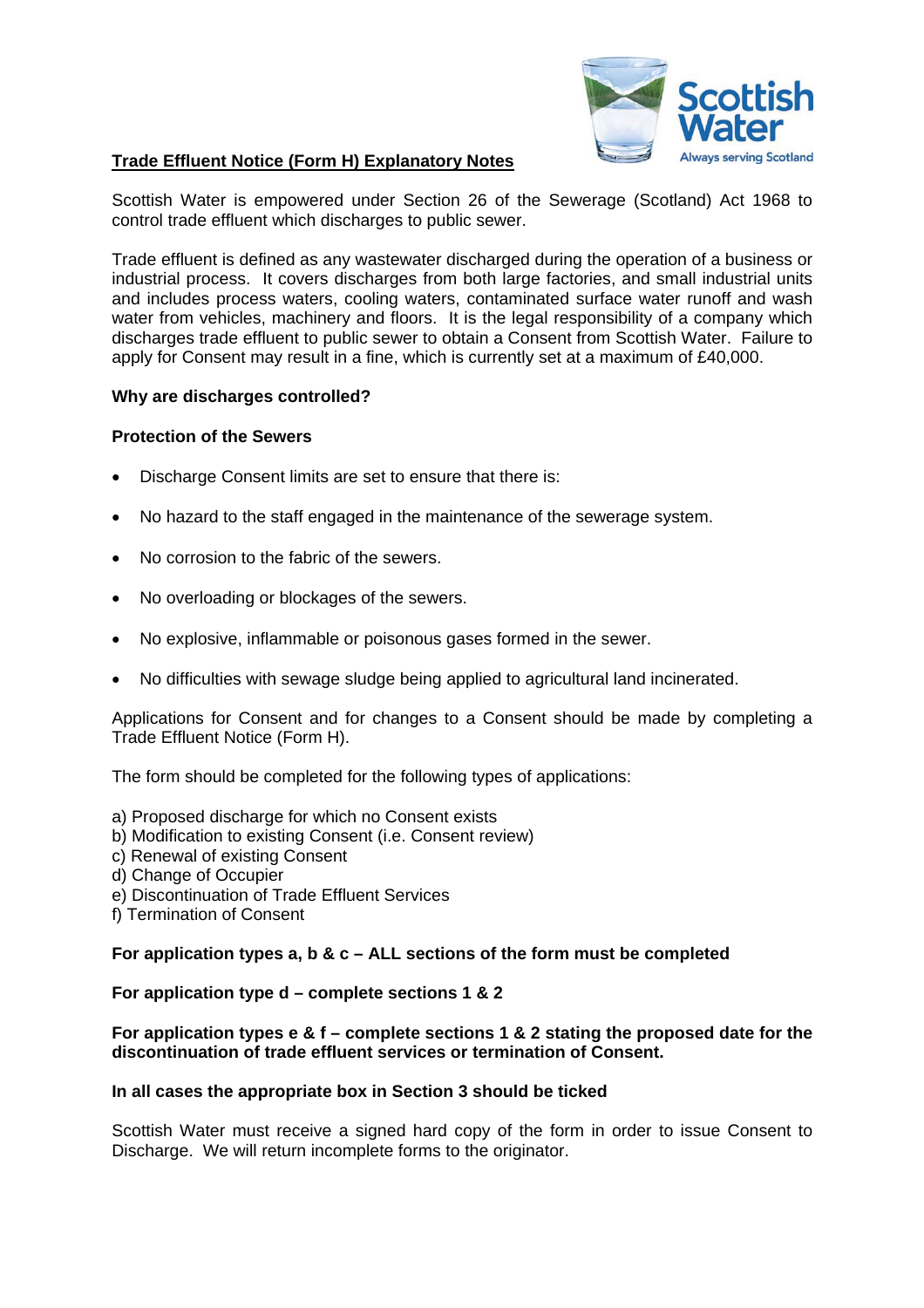Scottish Water will not issue a Consent until the occupier/prospective occupier has appointed a Licensed Provider (LP)\*. We will begin initial processing while a LP is in the process of being appointed. If a LP is not appointed within 10 business days we will reject the application.

Traders undertaking mobile activities such as wheelie bin cleaning or mobile valeting are not required to appoint a Licensed Provider.

Applicants are required to complete the trade effluent notice as accurately as possible. When describing the processes from which trade effluents arise a flow diagram, including all water inputs and outputs, would help ensure that no wastewater source is overlooked.

The volume of the trade effluent discharge can be assessed in a variety of ways such as examining mains water input, comparing the process with other similar processes, installing a process water meter or asking the plant manufacturer for data on water use.

The discharger is required to list the constituents present in the trade effluent discharge. They must also supply a list of chemicals stored on site. Even though these are not discharged to sewer during normal operations, they could pose a threat to the sewerage system if they were to spill or leak.

All forms should be submitted via a Licensed Provider. A copy should also be passed to the owner of the site.

#### **Drainage Plans**

It is a requirement, under Section 45 of the Sewerage (Scotland) Act 1968, to enclose a detailed plan of the internal drainage layout showing clearly the location of surface water, foul drains and combined sewers. Plans may be sketched however when requested by Scottish Water a more detailed plan must be provided. The applicant is responsible for the accuracy of all information provided.

If there is an existing connection to sewer the point where the private drains connect to the sewer should be marked on this plan. If it is intended to make new connection to sewer a connection permit must be obtained via your Licensed Provider.

It may be possible to send a copy of the original development drainage plans, updated with subsequent alterations. However, if the existing plans are incomplete or inaccurate the layout must be ascertained by dye-testing. This should be carried out by the applicant or his agent.

#### **Health & Safety**

The trade effluent discharge will be monitored by people working for Scottish Water. Under the terms of the Health and Safety at Work, etc. Act 1974 the discharger must provide a copy of any safety guidelines, highlighting all procedures which would be relevant to regulatory staff. The discharger must also confirm that they have carried out the risk assessments required under Regulation 6 of the Control of Substances Hazardous to Health Regulations, 1988 and have also paid due regard to Regulations 2(1)(b), 3(1) and 7(1-5).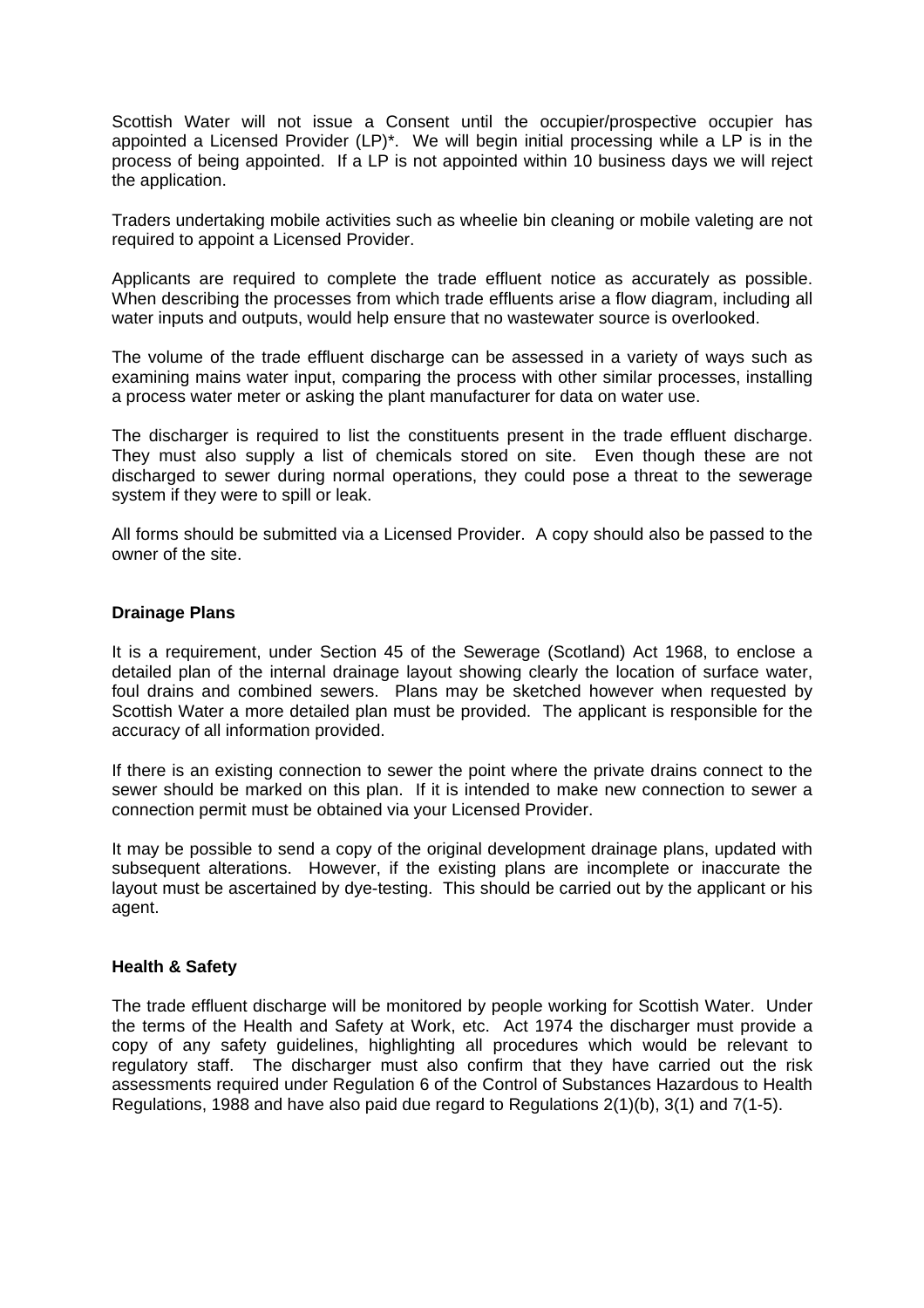# **Sampling Point**

An inspection chamber or manhole point is needed so that samples of trade effluent discharge can be obtained for control and charging purposes.

## *Positioning of and access to sampling points*

- Drainage from toilets, sinks, hand-wash basins or showers must not discharge through the point.
- The point must be easily accessed. Thus it should not normally be sited in an area with limited access.
- The inspection point must allow samples to be taken without personnel entering a manhole chamber, and without exposing them to any other hazard.
- There should be no obstructions to the inspection point, temporary or permanent. This includes obstruction caused by equipment, materials, deliveries or vehicles. The point should not be locked, and vehicles must not park over it. Any of these would contravene the requirements of the legislation.
- Our personnel should have access at all reasonable times. This is usually within working hours, but in certain circumstances it may be necessary to sample at other times.
- You will be advised by us if space for an automatic sampling device is needed in the manhole. Some companies may wish to make this provision for their own sampling purposes.

# *Manhole Covers for sampling points*

To comply with legislation, the cover at a sampling point must be easy to remove. Note that:

- A lightweight cover may be required. (Light covers suitable for heavy traffic are available)
- If the manhole cover is large, it should be split. Square manhole covers split into two triangles bolted together should be separated by unbolting.
- The keyholes for lifting irons should be positioned to balance the centre of gravity of the manhole. If they are not, the manhole cover can jam on lifting.

## *Examples of sampling points*

*1. Designated Manhole* 

The sewer should have an opening directly below the access point (usually a manhole). Diagonal arrangements are not acceptable. Most openings are oval. The minimum dimensions are 102 mm width, by 350 mm along the length of the pipe, unless otherwise agreed by SW. The sewer should have sufficient gradient to prevent build-up of solids, as this may result in unrepresentative samples.

*2. T-piece on dipped exit pipe from Separator* 

A dipped exit pipe ensures that oils are retained in a tank. Samples taken from the tank surface will not be representative, so a T-piece must be installed for sampling. The minimum internal circumference acceptable is 102 mm.